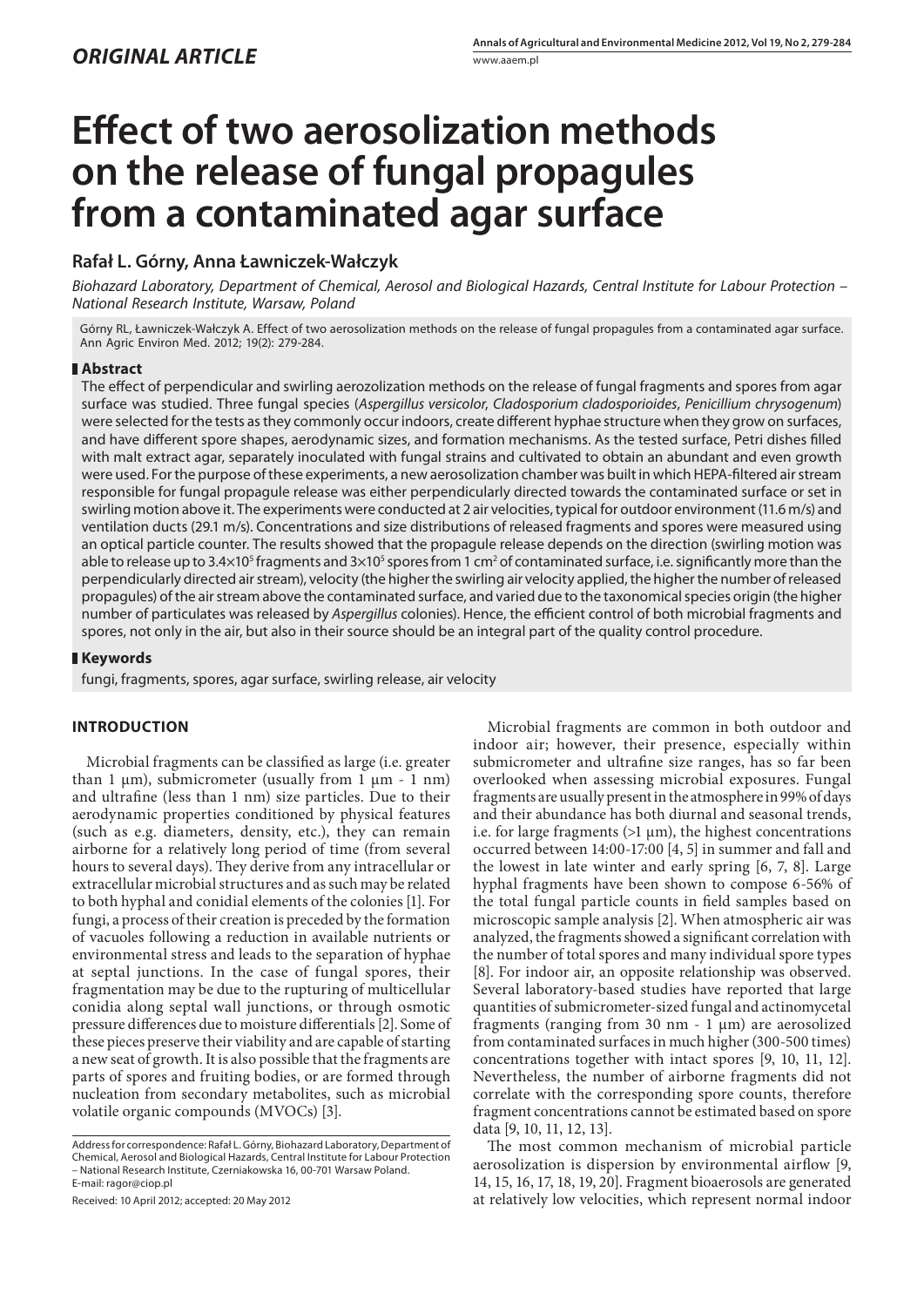conditions (e.g. from 0.3 m/s - 7 m/s); however, no particle fragments are detected at 0.1 m/s [9, 18, 20]. Laboratory studies show that the specific parts of the fungal colony which undergo fragmentation are spores. During this process (e.g. for *Penicillium* spores), the number of submicrometer particles – which have a greater impact on health – were found to increase up to 400 times [19]. The abundant generation of spore bioaerosols usually requires higher air velocities, up to 30 m/s [9, 20]. Generally the increase of the air velocity above the microbiologically contaminated surfaces augments the emission rate of fungal propagules. However, in specific situations such as aerosolization from smooth surfaces, the release of fragments is not significantly affected by the air velocity. The different trend in the release of submicrometer propagules, compared to that of intact spores, indicates that the fragments are aerosolized through a different mechanism from that for spores. In the case of fungi, it can be assumed that the fragments are already liberated from the mycelium or spores before the air currents carry them away. Thus, all the fragments are aerosolized at low air velocity, and an increase in the velocity does not augment their release [3].

Environmental exposure to airborne microorganisms is still insufficiently investigated. Traditional analytical methods usually focus on quantitative and qualitative evaluation of microbial spores and/or vegetative cells. Such an approach neglects both the immunological reactivity of small fragments of their structural elements and emission strength of microbial colonies. The proper exposure assessment should contain not only comprehensive identification of microbial contamination but, if possible, also a credible measure of the emission strength of its source [3, 21]. Hence, the aim of this study was to test the effect of 2 (perpendicular and swirling) aerosolization methods on the release of fungal fragments and spores from a microbiologically contaminated agar surface.

#### **MATERIALS AND METHODS**

Three environmentally isolated fungal species (Aspergillus *versicolor*, *AV; Cladosporium cladosporioides*, *CC; Penicillium chrysogenum, PC*) were selected for the tests because they commonly occurred indoors, create different hyphae structure when they grow on surfaces, and have different spore shapes, aerodynamic sizes, and formation mechanisms  $[9, 17, 22]$ . As the tested surface, Petri dishes filled with malt extract agar (MEA; Merck KGaA, Darmstadt, Germany), separately inoculated with selected strains and cultivated were used to obtain abundant fungal growth. Examples of hyphae structure created by tested fungal species on MEA surface are shown in Fig. 1. The spore suspensions for MEA inoculation were prepared by washing fungal colonies from the agar plates using deionized and sterilized water (Direct-Q 3, Millipore Corporation, Billerica, MA, USA). The spore concentrations in the initial water suspensions were checked using a hemacytometer (Blaubrand®, Brand GmbH+CO KG, Wertheim, Germany). The agar plates were inoculated with 0.1 ml of fungal suspensions contained 106 spores/ml and incubated in separate chambers for 14 days at the temperature of 22°C and relative humidity of 97- 99%. This humidity was achieved by placing a saturated  $K_2SO_4$  (POCH SA, Gliwice, Poland) solution (150 g/l) [23] at the bottom of the incubation chamber. After incubation,

2 agar samples of each tested strain were used for testing the initial spore surface concentration. A  $1 \text{ cm}^2$  piece of the contaminated agar was sterile cut and suspended by vortexing in 25 ml of deionized and sterilized water in a Falcon type test tube (Sarstedt, Nümbrecht, Germany). Their concentrations in the resulting suspension were examined using a hemacytometer (Blaubrand®) and for all tested species were between  $10^6$ - $10^7$  spores/cm<sup>2</sup>.

For the purpose of these experiments, a new aerosolization chamber was built in which the constant HEPA-filtered air stream responsible for the fungal propagule release was either perpendicularly directed towards the contaminated surface, or set in swirling motion above it (due to 3 jets mounted at 45° angle). Both an experimental setup and 2 tested configurations of the aerosolization chamber are schematically shown in Fig. 2. To prevent any contamination of the surrounding environment (which can occur when the air stream circulates through the tested system), a rubber gasket was mounted at the bottom of each tested chamber and the whole setup was placed inside a class II biosafety cabinet (Alpina-04 BIO, Alpina, Konin, Poland).

The study was designed to mimic the environmental worst-case scenario, in which the maximal number of immunologically reactive propagules can become airborne due to mechanical stress provoked by air movement. Hence, the experiments were carried out at 2 relatively high air velocities, i.e. 11.6 and 29.1 m/s, typical for the outdoor environment and ventilation ducts, respectively. Concentration and size distribution of released fragments and spores were measured using a Grimm optical particle counter (model 1.108, Grimm Aerosol Technik GmbH, Ainring, Germany). The duration of each experiment was 10 min as the substantial aerosolization is a short time process [9]. Before each test, the experimental system was purged by passing clean air through it. At the beginning of every experiment, the system was operated in the absence of test agar under the chamber until the particle level was zero, as measured by the optical particle counter. In the next step, a non-contaminated agar plate (incubated under the same conditions and time as the inoculated media) was placed in the aerosolization chamber to establish the background level for particles released from the test surface when exposed to air flow. These levels were negligibly low, up to 0.012% of the total released propagules. As fungal propagules have been shown to be aerosolized more easily when the air is dry [15, 24], all the experiments were carried out at room temperature (22 $\pm$ 1°C) and low relative humidity (35 $\pm$ 3%) controlled using the Omniport 20 portable handheld meter equipped with suitable sensing probes (E+E Elektronik GmbH, Engerwitzdorf, Austria). Each test was repeated 3 times.

All data were statistically elaborated with analysis of variance (ANOVA) followed by Scheffe's test, as well as t-test using Statistica (data analysis software system) version 7.1 – 2006 (StatSoft, Inc., Tulsa, OK, USA).

#### **RESULTS AND DISCUSSION**

To differentiate between fungal fragments and spores, the optical particulate size distribution was measured for each tested fungal species. The specific step plots for all tested fungal propagules released from agar colonies are shown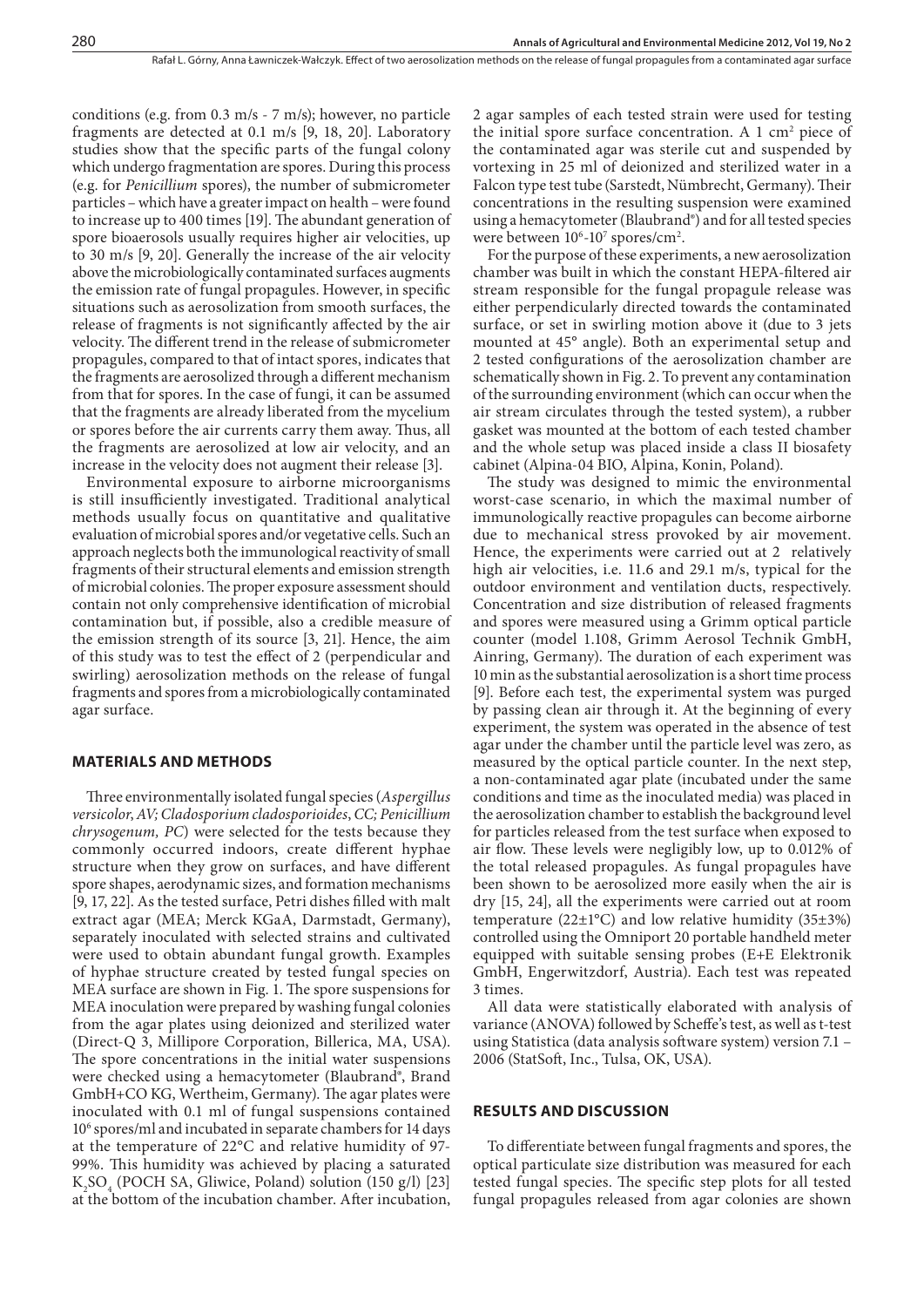#### **Annals of Agricultural and Environmental Medicine 2012, Vol 19, No 2** 281



Figure 1. Spatial (stereomicroscopic views at magnification: A - 100x, C - 120x, d E - 80x, and surface (B, D, and F (all after aerosolization experiments) structures of *Aspergillus versicolor* (A, B), *Cladosporium cladosporioides* (C, D), and *Penicillium chrysogenum* (E, F) colonies

in Fig. 3. Taking into account the physical sizes of spores and their respective aerodynamic equivalents [9], the size distributions of tested strains showed that the peak in the number of released particulates corresponding to the spore size was always visible between  $1.6 - 2 \mu m$ . Therefore, the particle size of 1.6 µm was selected as the lower counting limit separating fungal spores from their fragments.

The results show that the release of fungal propagules depends on the direction and velocity of the air stream above the contaminated surface, and varied due to taxonomical species origin. The air stream perpendicularly directed towards the agar was able to aerosolize during 10-min experiments up to  $2.1 \times 10^4$  fragments and up to  $4.6 \times 10^4$  spores from 1 cm<sup>2</sup> of the contaminated surface, whereas the swirling motion of the air was able to release significantly more propagules ( $p$ <0.05), i.e. up to  $5.2 \times 10^5$  fragments and  $5.3 \times 10^5$  spores from the same area (Fig. 4). There were significant differences between the numbers of propagules released into the air by the 3 tested fungal species (ANOVA: p<0.05). On average, signicantly more fragments and spores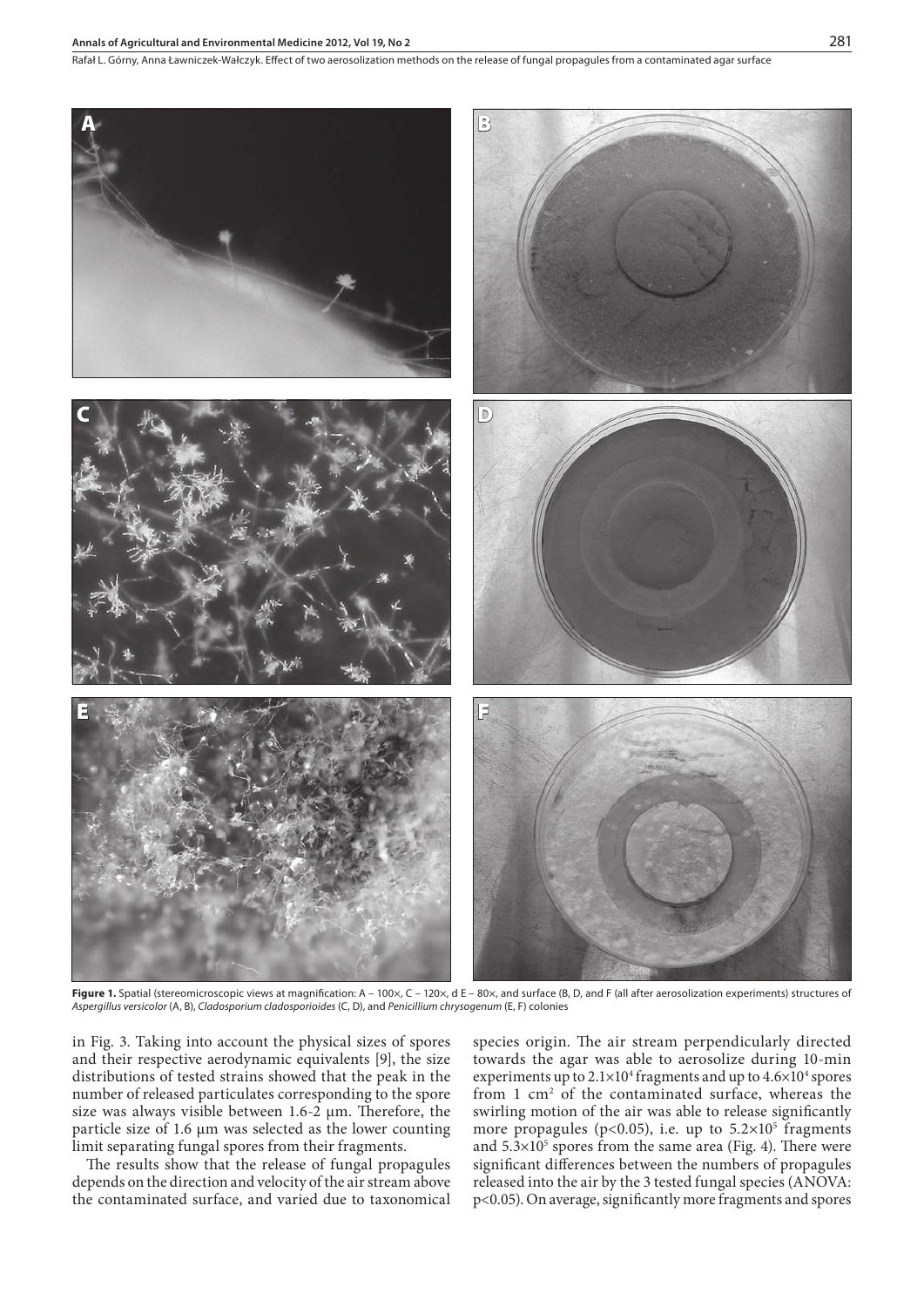

**Figure 2.** Schematic views of experimental setup (A) and a new aerosolization chamber in two tested (perpendicular – B and swirling – C) configurations. The arrows indicate direction of air stream circulation, algebraic notation: 1 – outlet (to pump), 2 – inlet, 3 – outer chamber, 4 – filter, 5 – inner chamber, 6 – jet, 7 – rubber gasket (which has direct contact with contaminated surface below the chamber)



**Figure 3.** Optical size distributions of fungal propagules released from agar surface

were released by  $AV$  colonies  $(3.4 \times 10^5 \text{ and } 3.1 \times 10^5)$  compared to *CC* (3×10<sup>4</sup> and 2.6×10<sup>4</sup>) and *PC* (1.3×10<sup>4</sup> and 8.3×10<sup>3</sup>) when swirling air movements were applied at the air velocity of 29.1 m  $s^{-1}$  (Scheffe test: p<0.05). The same trend was observed for the perpendicularly directed air stream; however, the numbers of aerosolized propagules were always signicantly  ${\rm lower}\,(1.5{\times}10^4$  and  $3.3{\times}10^4, 4.1{\times}10^3$  and  $7{\times}10^3$  as well as  $6{\times}10^3$ 

and 6.5×103 for fragments and spores of *AV*, *CC* as well as *PC*, respectively; p<0.05). Irrespective of the taxonomical origin of the tested species and aerosolization methods, an increase of air velocity above the contaminated surface caused a significant increase in the number of released propagules (t-test: p<0.001 and p<0.01 for *AV* fragments and spores, respectively; p<0.01 for *PC* in both cases; p<0.01 for *CC* fragments only) (Figure 4).

To date, the study on aerosolization of fungal propagules from contaminated surfaces has been limited to a few laboratory chamber experiments [9, 17, 18, 19, 21, 25, 26,  $27$ ] and field studies [28, 29, 30]. Except the experiments carried out by Kanaani *et al*. [19], in the rest of these studies the aerosolization processes were achieved by hitting fungal colonies with clean air perpendicularly directed at them. Kanaani *et al*. also tested this method to release fungal propagules from agar plates individually inoculated with *Aspergillus*, *Penicillium* and *Cladosporium* strains, but supplemented these analyses with additional experiments in which the continuous HEPA-filtered air stream of constant velocity was directed over the contaminated agar surface at an angle of 60°. In terms of the number of released propagules as a function of air velocity and direction of the air stream above the mycologically contaminated agar surface, the numbers of both fragments and spores released from MEA surface in this study was higher than those reported in the above-mentioned laboratory chamber experiments [9, 17, 18, 19, 25, 26, 27]; however, the release methods, design and construction of aerosolization chambers as well as cultivation conditions of tested fungal species described in previous studies were different than those used here.

As mentioned above, the observed differences between fungal species in both fragment and spore releases can be also explained by the differences in the structure of fungal colonies growing on the contaminated surface. In Fig. 1, a few examples of the surface (obtained using a light microscope Eclipse E200, Nikon, Tokyo, Japan) and spatial (documented with stereomicroscope; SteREO Discovery.V12, Carl Zeiss, Göttingen, Germany) structure of the tested fungal colonies are presented. Briefly, *AV* colonies have longer and thicker conidiophores (up to 700  $\mu$ m long, 4-7  $\mu$ m in diameter) than the colonies of *CC* and *PC* (up to 350 µm with 2-6  $\mu$ m and up to 500  $\mu$ m with 2.5-4  $\mu$ m, respectively) [22, 31, 32, 33, 34]. Hence, elongated *Aspergillus* colony parts (stipes, metulas, and phialides) are much more susceptible to both desiccation stress (because of the larger exposed area) and mechanical forces (provoked by air turbulences) than the respective *Cladosporium* and *Penicillium* structures [9, 17]. Moreover, microscopic observations revealed that *AV* has much longer spore chains (up to 60-80 single spores in chains) than similar structural elements derived from *CC* and *PC* (usually from a few to several spores in chains). Also, differences in the shape of spores and in the characteristics of their biological connections probably play an important role in the release process. The AV conidia are 2-3.5 µm in diameter; most of them are globose to subglobose, with finely to distinctly roughened walls. As such, they have a smaller joint area between 2 subsequent spores in the chain than the larger, ellipsoidal and smooth-walled *CC* and *PC* conidia (3-11×2-5  $\mu$ m and 3-4×2.8-3.8  $\mu$ m, respectively) [22, 31, 34]. Moreover, the septum between 2 adjacent dry type AV conidia is differentiated into 3 lamellae, the central one of which gelatinizes and is soluble in water, thus assuring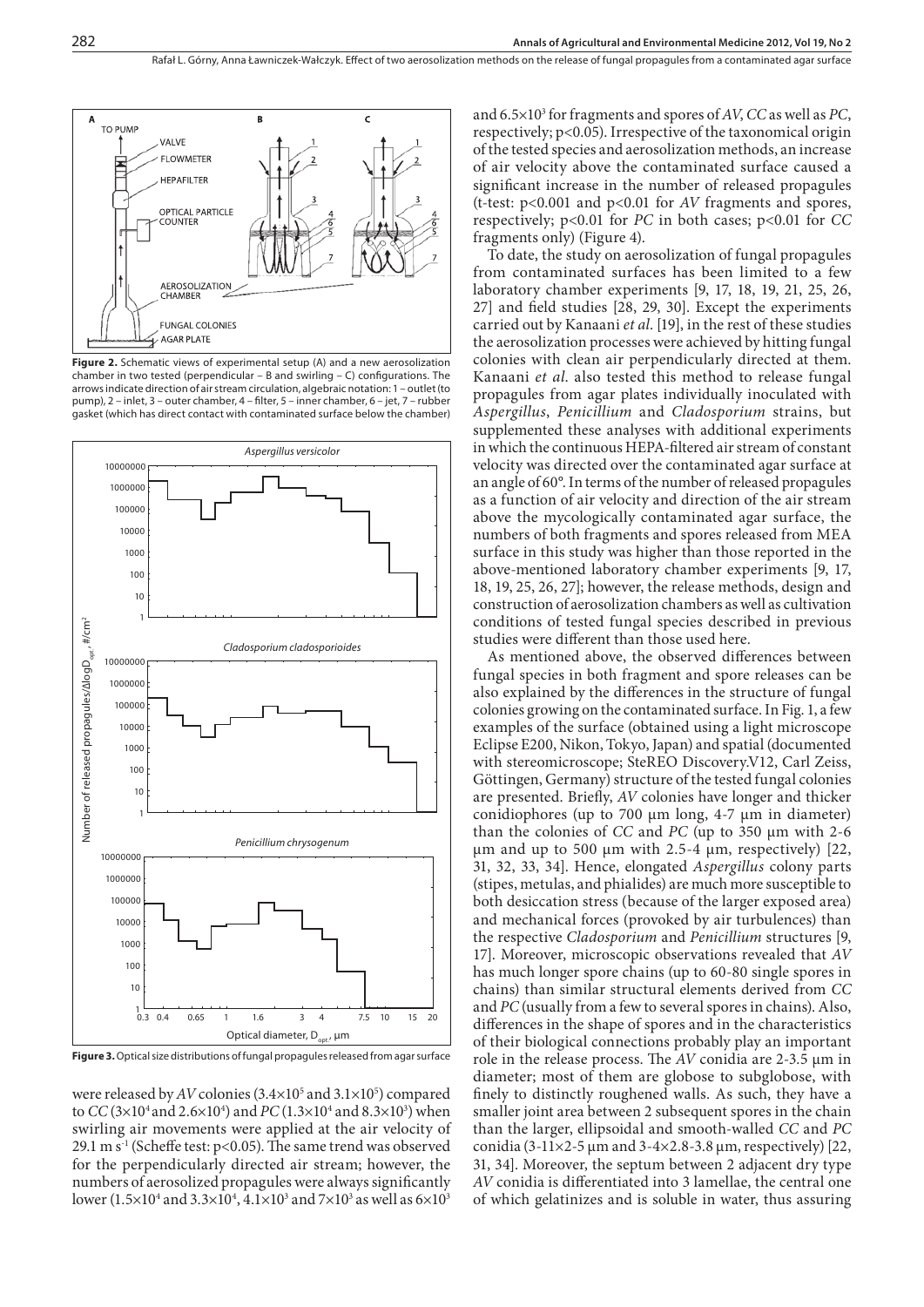Rafał L. Górny, Anna Ławniczek-Wałczyk. Effect of two aerosolization methods on the release of fungal propagules from a contaminated agar surface



**Figure 4.** Number of fungal propagules (A – fragments, B – spores) released from agar surface at 2 air velocities during 10-min experiments (error bars indicate standard deviation of 3 repeats)

separation of the conidia [35]. The air stream passing between the spores in a chain may desiccate this type of a joint and break such fragile connections. Furthermore, the mechanisms of spore formation (understood here as the formation of asexual reproductive structures of phialidic conidiogenesis) can play an important role in their release. In the case of *AV*, the oldest spores are located at the end of the spore chain and may be more readily released than the youngest spores having much stronger connections with the hyphae structure. In contrast, the oldest *CC* spores are closer to the whole hyphae and thus closer to the surface because the formation process is based on sequential budding at the ends of hyphae and spore chains. At such a location, a turbulent air flow may not be able to liberate the matured *CC* spores to the same extend as it can with *AV* spores [17]. Moreover, *CC* conidium production is considerably higher under moist than dry conditions and the air stream passing over the growing colonies - by definition - does not support the release of these propagules [31].

Stereomicroscopic observations revealed that fungal mycelium rises vertically, often building a mesh-like structure on the contaminated surface. In this instance, the higher the air turbulences above the colony spatial structure, the greater the effectiveness of the fungal propagule release process. However, the colonies of lamentous fungi create quite frequently not only abundant aerial mycelium but also a dense mycelium structure which clings firmly to the surface. In such cases, the air stream must act as a 'crowbar', which prises open this compact structural net making possible the release of microbiological material trapped under it. In the situation in which the air current is directed at the contaminated surface at a certain angle, fungal propagules are released in much greater numbers than the air stream perpendicularly facing such a surface. When the air vertically approaches the surface covered with fungal colonies, it can close the mesh-like structure instead of opening it, resulting in the imprisonment of both fragments and spores. Moreover, the technical solution, in which the air stream is directed at the contaminated surface at a certain angle, but from one side only of the fungal colony (as tested by Kanaani *et al*. [19]) is not fully effective, as the particulates can be solely liberated from a certain surface-limited 'open' area. A novel technical solution proposed in this study removes these restrictions. A swirling air stream above the microbiologically contaminated

surface is able to open the mycelium structure from each of the possible sites (not just the one), thus resulting in a maximization of fungal propagule emission.

The formation of reproductive structures of fungal colonies is a time dependent process, and the numbers of particles released from contaminated surfaces increases with incubation time. As shown in laboratory experiments in which 6-month-old cultures were compared with ones 1-month-old, by reduction of the adhesion forces during incubation (when dryness of the surface constantly increases), the numbers of aerosolized fragments were always significantly higher. This trend was also observed in many cases in the spore size range. The release of particulate (1→3)-β-D-glucan also increased with the age of the fungal culture [12]. To eliminate any influence of the time factor, in the present study all fungal colonies were cultivated for the same period of time and in the same environmental conditions and resulted in abundant growth of their agar colonies. Hence, the release processes described above became more objective and reflected the individual features of the 3 tested fungal strains.

#### **CONCLUSIONS**

Swirling motion of the air releases significantly more propagules than the air stream perpendicularly directed towards the microbiologically contaminated surface. Proper assessment of indoor exposure to microbial contaminants should take into account all propagules, which have immunological reactivity and the ability to become airborne. Hence, efficient control of both microbial fragments and spores, not only in the air but also in their source, should be an integral part of the quality control procedure.

#### **REFERENCES**

- 1. Green BJ, Schmechel D, Summerbell RC. Aerosolized fungal fragments. In: Adan OCG, Samson RA. Fundamentals of Mold Growth in Indoor Environments and Strategies for Healthy Living. Wageningen, Wageningen Academic Publishers, 2011.p.101-116.
- 2. Green BJ, Tovey ER, Sercombe JK, Blachere FM, Beezhold DH, Schmechel D. Airborne fungal fragments and allergenicity. Med Mycol. 2006; 44: 245-255.
- 3. Górny RL. Filamentous microorganisms and their fragments in indoor air – a review. Ann Agric Environ Med. 2004; 11(2): 185-197.